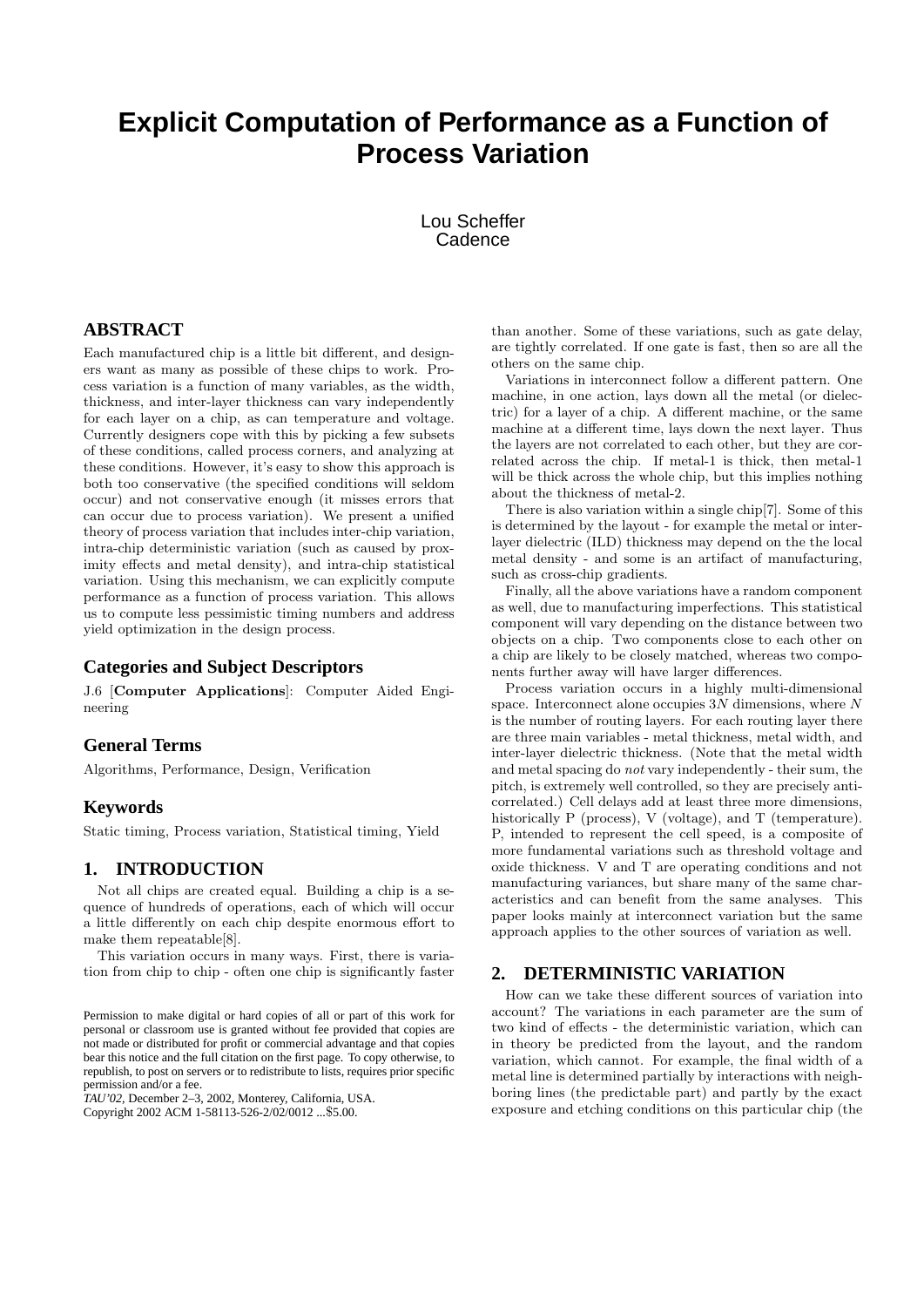unpredictable part).

Accounting for deterministic local variation will improve any analysis. It is particularly important before statistical analysis since the deterministic effects are both reproducible and highly correlated. Therefore treating these effects statistically will result in either significant errors or relatively little improvement, or both.

Deterministic effects can be modelled straightforwardly, at least in flat extraction. For example,

- Compute the nominal width of each conductor from the neighboring width/spaces. The residual expected after OPC should be used for this correction.
- Compute the nominal thickness of each conductor and ILD from the local density map for that layer.
- Derive the R and C values from the local width and thickness.

Hierarchical extraction will require deferred evaluation in some form. If we extract a block in isolation, for example, the average local metal density is not known for features near the sides or corners. One solution is to keep nominal values and derivatives, and perform correction once the environment is known. Keeping derivatives is examined in detail in section 4 for the purpose of computing inter-chip variations, but can also be used to enable hierarchical correction for deterministic effects.

#### **2.1 Previous work using corner cases**

Since working in 30 or so dimensions is difficult, designers have made various approximations. First, deterministic effects have been largely ignored, and the resulting variation lumped into the random component (though this is chang $ing[6, 2]$ . Next, the number of process variation combinations is reduced to a small number of "process corners". A process corner sets all relevant variables to an extreme (usually  $3\sigma$ ) value. This corresponds to a corner of a hypercube in the real process space. If the process space has  $N_D$  dimensions, there are  $2^{N_D}$  process corners - far too many to analyze (much less the interior points). Since timing is the most important result, designers choose a subset of these corners where they expect the cells and/or interconnect to be particularly fast or slow.

#### *2.1.1 Analysis at fast/slow corners*

This approach assumes that the most extreme delay cases will be the worst. One worst case will be with slow cells and slow interconnect; this will be used for checking for setup time problems. Fast cells and fast interconnect will be used for checking for hold problems. The two interconnect cases are obtained by using two extractions - one at fast interconnect corner, one at the slow interconnect corner. The two cell models are evaluated at the worst and best combination of PVT (process, voltage, and temperature). This approach does not address intra-chip variation at all, as it assumes all nets and cells scale exactly the same way.

#### *2.1.2 4 and 6 corner analysis*

What about intra-chip variation, which is smaller than inter-chip variation, but is still present? Analog designers have looked at this in detail[9], but in digital designs simpler methods are used. The major worry is that problems may arise if the clock and data signals do not track precisely.



Figure 1: 6 corner cases

One technique, called 4 corner analysis, examines setup and hold times in fast and slow process conditions. In each of these four cases, the launching clock skew, the logic delay, and the receiving clock skew are set to their most pessimistic values.

Another technique for addressing this problem is called  $6$ corner analysis. It depends on classifying every gate and net as clock or data. The six corner cases that are then analyzed are (refer to Figure 1):

- (1) clock and data both maximally slow
- (2) clock maximally slow; data almost as slow
- (3) data maximally slow; clock almost as slow

and the 3 corresponding cases with fast instead of slow. A complete timing analysis is done in each case. This approach assumes that delays within the clock network will track, but clock and data may respond somewhat differently to process variation. This method (and the 2 and 4 corner methods) assume that the various branches of the clock network of the clock network are affected similarly by process variations. This is not a serious restriction if the clock network is built from the ground up, but is hard to enforce in an era of included IP blocks, each with their own clocking structure.

#### *2.1.3 Problems with corner analysis*

One big problem with worst case analysis is that it is too conservative. It is extremely unlikely to have a  $3\sigma$  variation on each of 30 or so dimensions. Without further analysis we cannot tighten this bound, however, since it is possible that the timing of at least some critical paths are determined by only one process variable (say metal-1 resistance). Then a  $3\sigma$  variation could in fact occur with significant probability.

The other problem is that corner analysis is not conservative enough, or in other words it can miss real errors. Take, for example, a flip flop where the data line is dominated by metal-1 delay and the clock line by metal-2 delay. Then the worst case for setup is when metal-1 is slow and metal-2 is fast. The worst case for hold time is when metal-1 is fast and metal-2 is slow. Neither of these two cases is found by either a 2, 4, or 6 corner analysis.

Another source of missed errors is shown in the example below. The worst corner for a given timing constraint may differ on each net, and even for each input on each net. Corner analysis with any practical number of corners may miss some of these errors.

#### **2.2 Previous statistical approaches**

The problems with corner analysis are well known. One proposed way around them is statistical timing analysis, as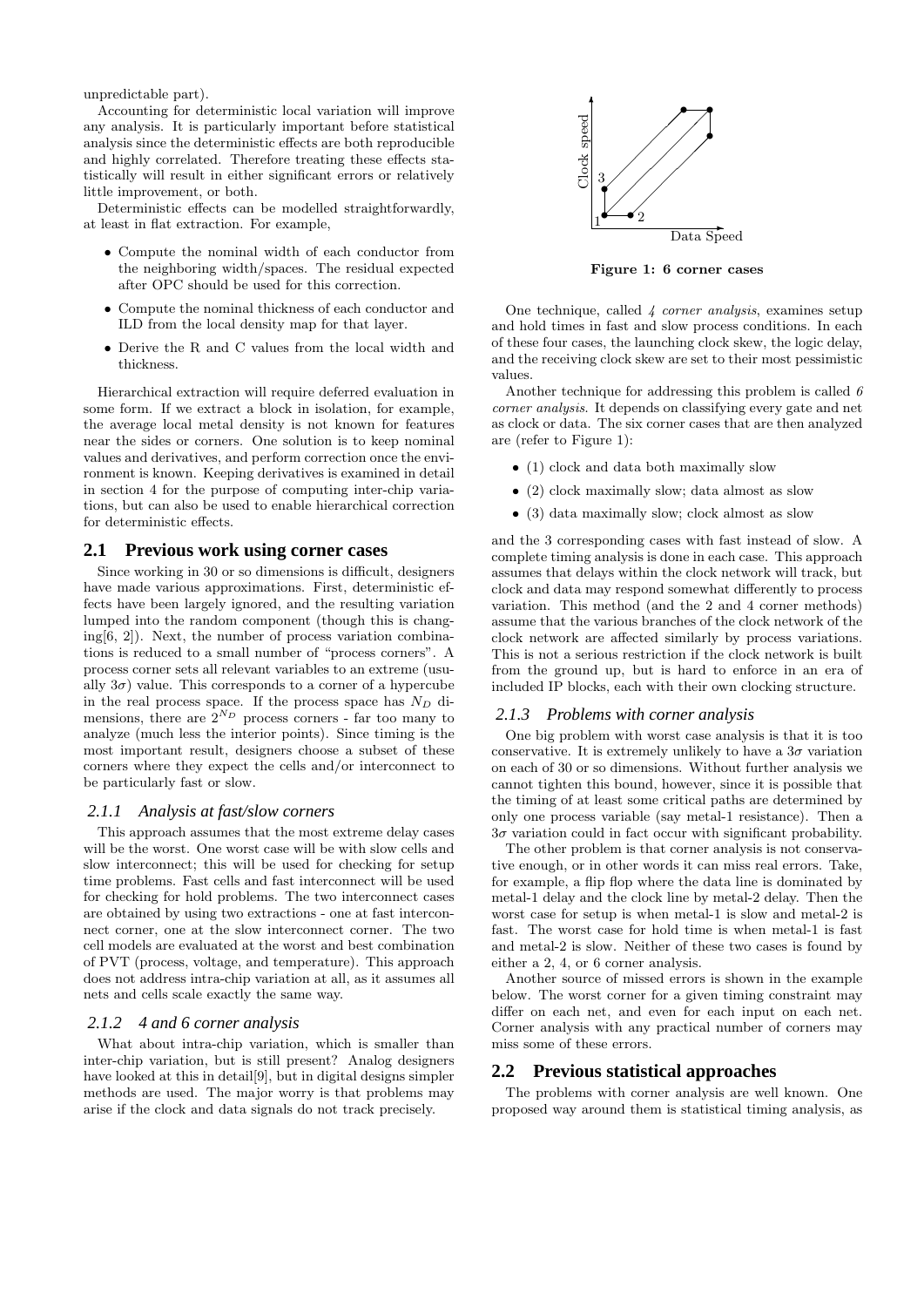

in [4]. This is quite different than the approach proposed here, though the end goal is the same. In statistical timing analysis, probability distributions are propagated through the timing graph. In this work, functions that describes the delay as a function of process variation are propagated. This has two main advantages - correlations between signals that depend on the same process parameter are maintained, and the contributors to the final distribution are available for

The work closest in spirit to the current work is [3]. Here they calculate sensitivities (linear as in this work) to three process variables (Vdd,  $V_T$ , and a  $\Delta C$  on each net), and sum them along paths. This model does not look in any detail at interconnect - they simply add a single lumped value to every net in the design. There is no attempt to analyze the layout and find the actual sensitivities and their correlations. Therefore, unlike this work, they cannot hope to replace corner analysis.

#### **3. EXAMPLE AND MOTIVATION**

troubleshooting or optimization.

The example shown in Figure 2 illustrates many of the problems induced by process variation. It contains a net with one driver and two receivers. The driver has a 1 Kohm output impedance  $(R_s = 1 \text{ KΩ})$  and the line is 2 mm long, the first half metal-1, the second metal-2. There are two inputs on the net, one at the driver and one at the far end. Each input has an input  $C_l$  of 40 ff. We wish to calculate the delay of this line under variation of 2 parameters, the delta width of layers 1 and 2. For simplicity, we'll use the Elmore delay, and for concreteness we'll use values typical of a 130 nm copper process. Let  $R_1, C_1$  and  $R_2, C_2$  be the resistance and capacitance of the first and second portion of the line. Assuming the nominal line has a width  $w = 150$ nm, a square cross section, and the conductivity of copper, then a wire on metal-1 has resistance

$$
R = 746 \frac{w}{w + \Delta w 1} \frac{\Omega}{\text{mm}}
$$
 (1)

For the capacitance, we'll assume 180 ff/mm total, half to the layers above and below, and half to the neighbors on the same layer. The half that couples to the neighbors will scale inversely as the space to the neighbor, nominally assumed to be 150 nm away and with the same  $\Delta w$ . A wire segment on metal-1 will then have capacitance

$$
C = (90 + 90 \frac{w}{w - \Delta w1}) \frac{\text{ff}}{\text{nm}}
$$
 (2)

with similar expressions for  $R$  and  $C$  of wires on metal-2. We'll assume the deltas have a gaussian distribution, with a standard deviation of 10% of the width, or 15 nm.

Table 1 shows how the R, C, and delay (RC) of a 1 mm line vary as the line widths vary. The R and C values vary over a much wider range than their product, since they vary in opposite directions. If metal-1 is narrow, for example,

R increases while C decreases. The slowest interconnect happens when  $\Delta w$  is negative. In this case the R goes up more than the C comes down, so this generates the longest wire delays. Conversely the fastest interconnect occurs when  $\Delta w$  is positive. The C is higher, but R is lower by more than enough to compensate. In all cases the interconnect delay changes by a much smaller percentage than the change in width. This implies that keeping only a distribution of values for each component will not work - we need to keep track of the correlation.

Table 1: R, C and Timing with process variation

| $\Delta$ W(nm) | R(ohns)       | C(ff)       | RC(ps)         |
|----------------|---------------|-------------|----------------|
|                | 746           | 180         | 134.3          |
| -45            | $1065 (+43%)$ | $159(-12%)$ | $169.3(+26%)$  |
| 45             | $574(-23%)$   | $219(+22%)$ | $125.7(-6.4%)$ |

First, look at the worst case delay at the driven end of the net. We show that a traditional two corner analysis is too conservative. The Elmore delay at the output of the driver is

$$
d = R_s(2C_l + C_1 + C_2)
$$
 (3)

where  $C_1$  and  $C_2$  are functions of the process parameters. The slowest and fastest corners can be found by maximizing/minimizing  $C_1$  and  $C_2$ , since we are not varying  $R_s$  in this example. If we set both  $C_1$  and  $C_2$  to their  $3\sigma$  values, we get a minimum delay of 399 ps and a max of 517 ps. Unless  $\Delta w1$  and  $\Delta w2$  are completely correlated, however, these values are needlessly conservative. If metal-1 and metal-2 have identical uncorrelated gaussian distributions, metal-2 have identical uncorrelated gaussian distributions,<br>for example, the distribution will be  $\sqrt{2}$  narrower than the estimate above. This corresponds to a smaller delay range of [416,500] ps, a 29% narrower spread. This also points out that we need some new process data (the degree of correlation between metal-1 and metal-2 widths) that was not needed in the 2 corner approach.

Next, we look at the delay at the end of the line, and show the worst case is missed. This can't be fixed by without adding more process corners since the front of the line, and the end, have different worst corners! The Elmore delay at the end of the line is

$$
d = R_s(2C_l + C_1 + C_2) + R_1(\frac{C_1}{2} + C_2 + C_l) + R_2(\frac{C_2}{2} + C_l)
$$
 (4)

If we set  $\Delta w_1 = \Delta w_2 = +45$  nm, the usual fast corner, the result is 813 ps. If we set  $\Delta w1 = \Delta w2 = -45$  nm, the usual slow corner, the result is is 822 ps. So can we conclude that for all process conditions the delay must be in the range [813,822] ps? Somewhat surprisingly, the answer is no - this range does not include either the fastest or slowest case! In fact the nominal delay  $(\Delta w1 = 0$  and  $\Delta w2 = 0)$  is 768 ps, well ouside the range. How can this happen? The total delay has two components - the delay of the driver and the delay through the wire. The cell delay increases with increasing C, as observed at the near input. But the wire delay decreases with increasing C, since the larger C means less R, and by more than enough to compensate. The sum of these two delays has a local minimum, which is bracketed by the two "worst case" corners. Furthermore the combination  $\Delta w_1 = -45$  nm and  $\Delta w_2 = 45$  nm has a much greater delay, about 903 ps. This happens because wire R is the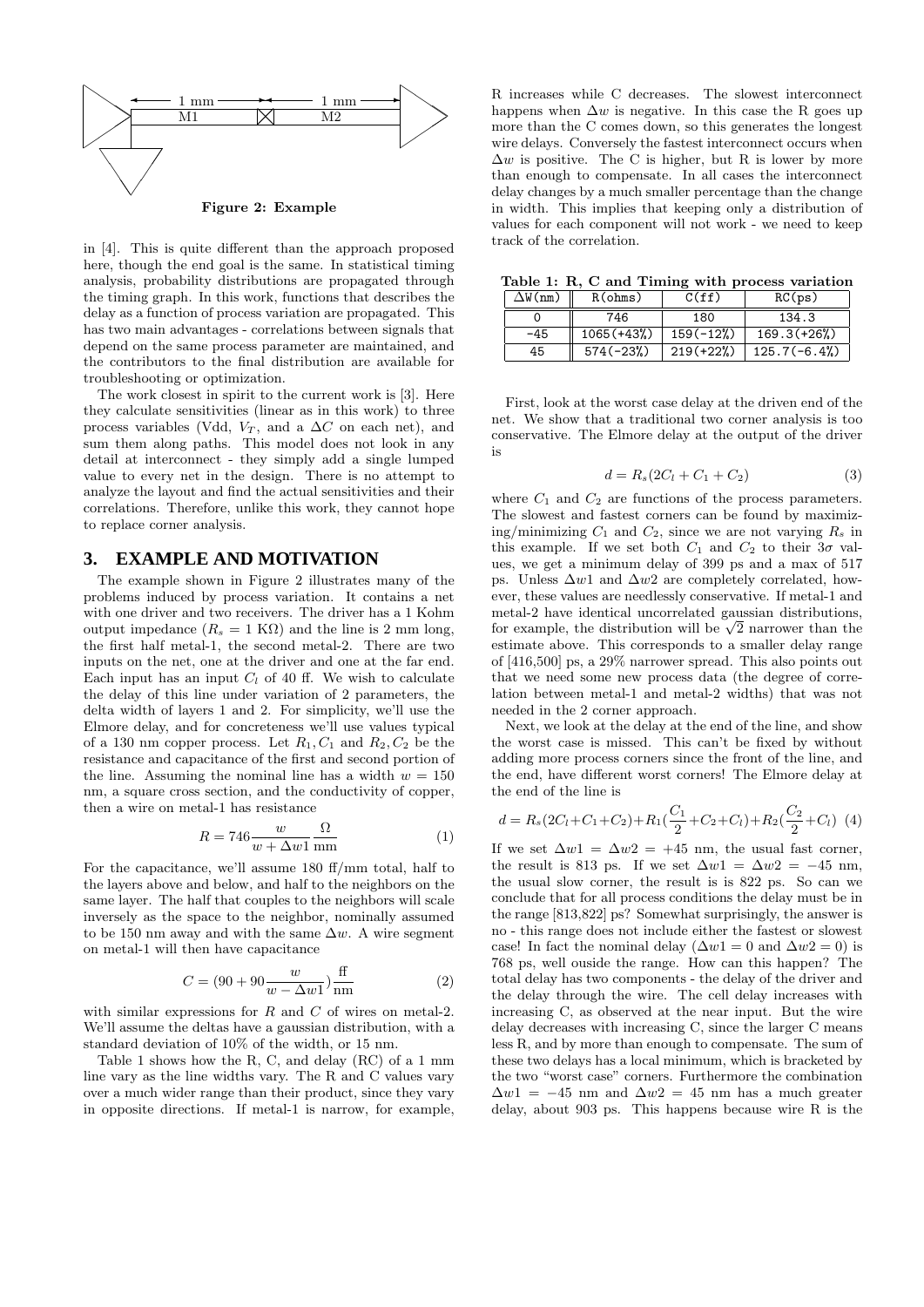dominant contributor to the delay near the driver, but wire C dominates the delay near the end.

#### **3.1 Motivation**

How can we deal with this? Here's one possible solution. First, we must ask the extractor to generate not only the nominal values, but the way they change with process parameters (a derivative, for example, can express this change to first order). For this example we will do this from the analytic expressions (1) and (2). Then we can calculate how the delays will change with process parameters. For example, for the near end load, use equation (3) to find:

$$
\frac{\partial d}{\partial w_1} = \frac{\partial d}{\partial C_1} \frac{\partial C_1}{\partial w_1} = R_s \frac{\partial C_1}{\partial w_1} = +0.600 \text{ ps/nm}
$$

and likewise for the delay as a function of  $\Delta w2$ :

$$
\frac{\partial d}{\partial w^2} = \frac{\partial d}{\partial C_2} \frac{\partial C_2}{\partial w^1} = R_s \frac{\partial C_2}{\partial w^2} = +0.600 \text{ ps/mm}
$$

This confirms that maximizing the widths maximizes the delays, and we can use the approximation

$$
d = d_{NOMINAL} + \frac{\partial d}{\partial w_1} \Delta w_1 + \frac{\partial d}{\partial w_2} \Delta w_2 \tag{5}
$$

to compute the distribution of delays from the distributions of widths w1 and w2, and hence eliminate the pessimism of two corner analysis.

The far end delay has a more complex expression, but the principle is the same. Both  $R_1$  and  $C_1$  are a function of w1, so we need to use the chain rule on equation (4) to get

$$
\frac{\partial d}{\partial w_1} = \frac{\partial d}{\partial C_1} \frac{\partial C_1}{\partial w_1} + \frac{\partial d}{\partial R_1} \frac{\partial R_1}{\partial w_1}
$$
  
=  $(R_s + R_1/2) \frac{\partial C_1}{\partial w_1} + (C_1/2 + C_2 + C_1) \frac{\partial R_1}{\partial w_1}$   
= -0.716 ps/mm

A similar calculation for delay as a function of  $w2$  yields

$$
\frac{\partial d}{\partial w^2} = +0.402 \text{ ps/nm}
$$

From the signs of the derivatives it's clear the longest delay will be with  $\Delta w1$  negative and  $\Delta w2$  positive, so the correct worst case corner is identified.

The advantages of this approach are

- You can use the derivatives to get a first order approximation of the delay at any process conditions.
- It's easy to find the worst case corners (from the signs of the derivatives)
- You can plug in a distribution for process parameters and easily generate the resulting distribution of delays. No assumptions are needed on the shapes of the distributions - we do not need to assume they are gaussian.
- These delays can be added, subtracted, and compared without losing any correlations that may exist.

## **4. KEEPING DERIVATIVES**

As seen in the example above, the basic idea is that each quantity of interest (such as a capacitance or a delay) is described by a nominal value and a description of how it changes with each process variable. To first order, this change in value is just a vector of derivatives, with one entry

for each process variable. There are several ways this vector of derivatives can be computed; first we show how this data could be used if we had it.

As an example, look at timing analysis. We wish to show that the data signal of a flip-flop arrives neither too late (a setup violation) nor too early (a *hold time* violation) over all process conditions.

First, we note that the arrival time of a data signal will be a continuous function of the process variations  $\vec{P}$ , with components  $p_1$  through  $p_N$ :

$$
A(\vec{P})=A(p_1,p_2,\cdots,p_n)
$$

We first approximate this with a Taylor series expansion around the nominal process conditions,  $p_1^{nom}, \dots, p_N^{nom}$ :

$$
A(p_1, p_2, \cdots, p_n) \approx A(p_1^{nom}, \cdots, p_N^{nom}) + \sum_1^N a_i \; \Delta p_{i,a}
$$

where  $\Delta p_{i,a}$  is the deviation of  $p_i$  from the nominal process point for the net 'A'. Since  $A(p_1^{nom}, \dots, p_N^{nom})$  is the normal arrival time under nominal process conditions, we will write this as  $A_{nom}$  and get

$$
A(p_1, p_2, \cdots, p_n) \approx A_{nom} + \sum_{1}^{N} a_i \Delta p_{i,a} \tag{6}
$$

Now, what is the deviation from nominal of the process parameters for net A? This is composed of three parts - a deterministic portion which we assume has already been accounted for, a global portion,  $G_i$ , and a statistical portion  $S_{i,a}$ .

$$
p_{i,a} = G_i + S_{i,a}
$$

In this case,  $G_i$  is the global deviation of the *i*th process parameter (i.e., metal is thick on this chip), and  $S_{i,a}$  is the statistical deviation of parameter i for net A.

The clock arrival time has a similar approximation:

$$
C(p_1, p_2, \cdots, p_n) \approx C_{nom} + \sum_{1}^{N} c_i \; \Delta p_{i,c}
$$

The coefficients  $c_i$  and  $a_i$  will (in general) have different values depending on the layer of the routes, relative amounts of wire delay and cell delay in the path, and so on.

#### **4.1 Relative times**

Except for primary inputs and outputs, the designer does not care about the arrival time of each signal independently, but only the relative delay between various signals on the chip. In particular, the data must arrive at specified times with respect to the clock on the receiving element. We can subtract the clock time from the data time to get the difference:

$$
A(\vec{P}) - C(\vec{P}) = A_{nom} - C_{nom} + \underbrace{\sum_{1}^{N} (a_i - c_i) \Delta G_i}_{global}
$$

$$
+ \underbrace{\sum_{1}^{N} (a_i S_{i,a} \ominus c_i S_{i,c})}_{statistical}
$$

Where the  $\ominus$  indicates the difference is statistical. For a given net pair, the second sum evaluates to a single random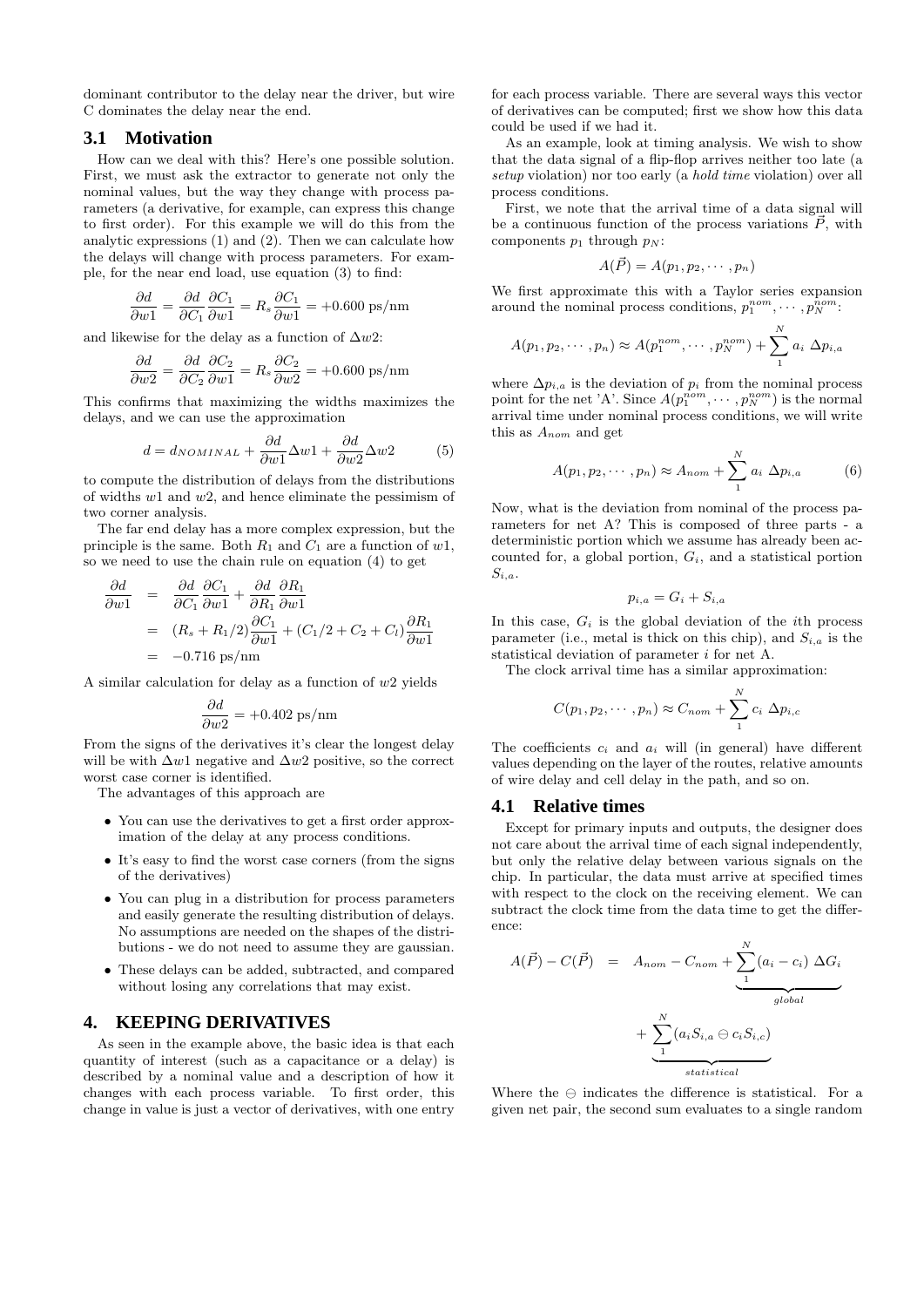variable with a distribution that depends on the similarity of the nets. Two adjacent lines on the same layer will yield a very narrow distribution, but two lines that are far apart will have a larger difference.<sup>1</sup>

For the setup check we want to ensure this difference is in the legal range, not too long (violates performance spec) nor too small (violates hold spec). This translates into

$$
A(\vec{P}) - C(\vec{P}) < T_{tmax}
$$

and

$$
A(\vec{P}) - C(\vec{P}) > T_{hold}
$$

Each of these conditions, for each flip-flop, defines a fuzzy hyper-plane in process space. On one side if the hyperplane the chip will (probably) work, and on the other side it will (probably) not. The thickness of the fuzzyness is determined by the random component of process variation since this component will usually be small compared to the global effects, the hyperplane (in general) is not very fuzzy. Furthermore, the more closely matched the clock and data are in terms of location, layer assignment, wire widths, and so on, the more tightly correlated the signals will be, and the less fuzzy the hyperplane.

Since the worst conditions may (and probably will) be different for each flip-flop on the chip, we end up with at least twice as many hyperplanes as flip-flops (one setup and one hold constraint from each). Taken together, all the hyperplanes from all the flip-flops determine an  $N_D$  dimensional convex polytope.

The chip works provided its process condition is inside this polytope, so the polytope determines the parametric yield. This is the integral over process space of (probability of this process condition) times (probability chip works under this process condition). The point on the surface of the polytope that is closest to the origin will define the most likely condition under which the chip will fail.

#### **5. APPLICATIONS**

The main result of this technique should be less conservative timing numbers, since we are no longer assuming  $3\sigma$ variations on all parameters. It will also find some errors that are currently missed.

We can show that this technique always gives a better (less pessimistic) result than corner analysis. We start with a simple case where the delay depends only on 2 process parameters.

$$
Delay = D_0 + K_1 \Delta P_1 + K_2 \Delta P_2
$$

where  $\Delta P_1$  and  $\Delta P_2$  have 0 mean and standard deviations  $\sigma_1$  and  $\sigma_2$ . Then the  $3\sigma$  corner case will have delay

$$
D_0+3K_1\sigma_1+3K_2\sigma_2
$$

Assuming  $P_1$  and  $P_2$  are independent, we can compute the distribution of delay as a standard distribution with a mean of  $D_0$  and a standard deviation of

$$
\sigma = \sqrt{(K_1\sigma_1)^2 + (K_2\sigma_2)^2}
$$

So the true  $3\sigma$  value will be

$$
D_0 + 3\sqrt{(K_1\sigma_1)^2 + (K_2\sigma_2)^2}
$$

or equivalently

$$
D_0 + \sqrt{(3K_1\sigma_1)^2 + (3K_2\sigma_2)^2}
$$

This is always an improvement since

$$
\sqrt{(3K_1\sigma_1)^2 + (3K_2\sigma_2)^2} \le 3K_1\sigma_1 + 3K_2\sigma_2
$$

by the triangle inequality - the left side is the length of the hypotenuse of a right triangle with sides  $3K_1\sigma_1$  and  $3K_2\sigma_2$ . Equality holds only in the case where all the  $K_i$  are zero except one. In practice, however, each observable depends one more than one process parameter, and the inequality is strict.

The same argument generalizes to more dimensions, and in general, the more parameters an observable depends on, the bigger the improvement. If an observable depends on  $N$  parameters, then improvement will range from 0 to  $1 1/\sqrt{N}$ , depending on the correlation of the parameters. For two parameters, the maximum improvement is about 29%, for 3 parameters 42%, and so on. Because of this effect, path delays will in general have a bigger percentage improvement than the individual stage delays, since they will depend on more parameters (barring fortuitous parameter cancellation).

Also, with this technique we can compute the yield due to timing effects. Start with the paths in order of their nominal timing, longest paths first. Find the odds the first path fails, then find the odds that the second path fails subject to the condition that the first is OK. Find the odds that the third fails subject to the condition that the first two are OK, and so on. Terminate when each new path is adding only a negligible probability of failure.

The order in which we consider the paths does not matter except for efficiency, since we are measuring a weighted integral over the volume of a polytope. A different order of paths just corresponds to doing the defining cuts in a different order; the integral is unchanged.

It's also possible to estimate the improvement in parametric yield from removing a critical path. This can be done by removing the hyperplane associated with the path and see how much the (weighted) volume of the polytope increases. This technique could in principle allow the user to trade off a slightly increased chip size versus fewer, less critical, paths.

# **6. COMPUTING DELAY AS A FUNCTION OF PROCESS VARIATION**

How can we generate delays as a function of process parameters, as in Equation 6? There are two basic approaches that could be used. The first we'll call the "experimental" approach. Here we simply run extraction, delay calculation, and timing verification many times, using different values

<sup>&</sup>lt;sup>1</sup>This makes the implicit assumption that after the deterministic and chip-to-chip errors are removed, the remaining intra-chip variation is purely random and uncorrelated. This is not exactly true, but the penalty for this simplification will be small if the intra-chip variation is much less than to the inter-chip variation. What if this assumption proves false as processes shrink? Many of the most significant forms intrachip variation can be handled by increasing the number of process parameters. From[8], most of the intra-chip interconnect variation can be expressed as a gradient. Instead of metal-2 thickness, therefore, we might have metal-2 thickness, metal-2 X gradient, and metal-2 Y gradient. Then correlations caused by the gradients will be taken into account correctly, at the cost of more complex calculations and (likely) less efficient pruning in timing analysis.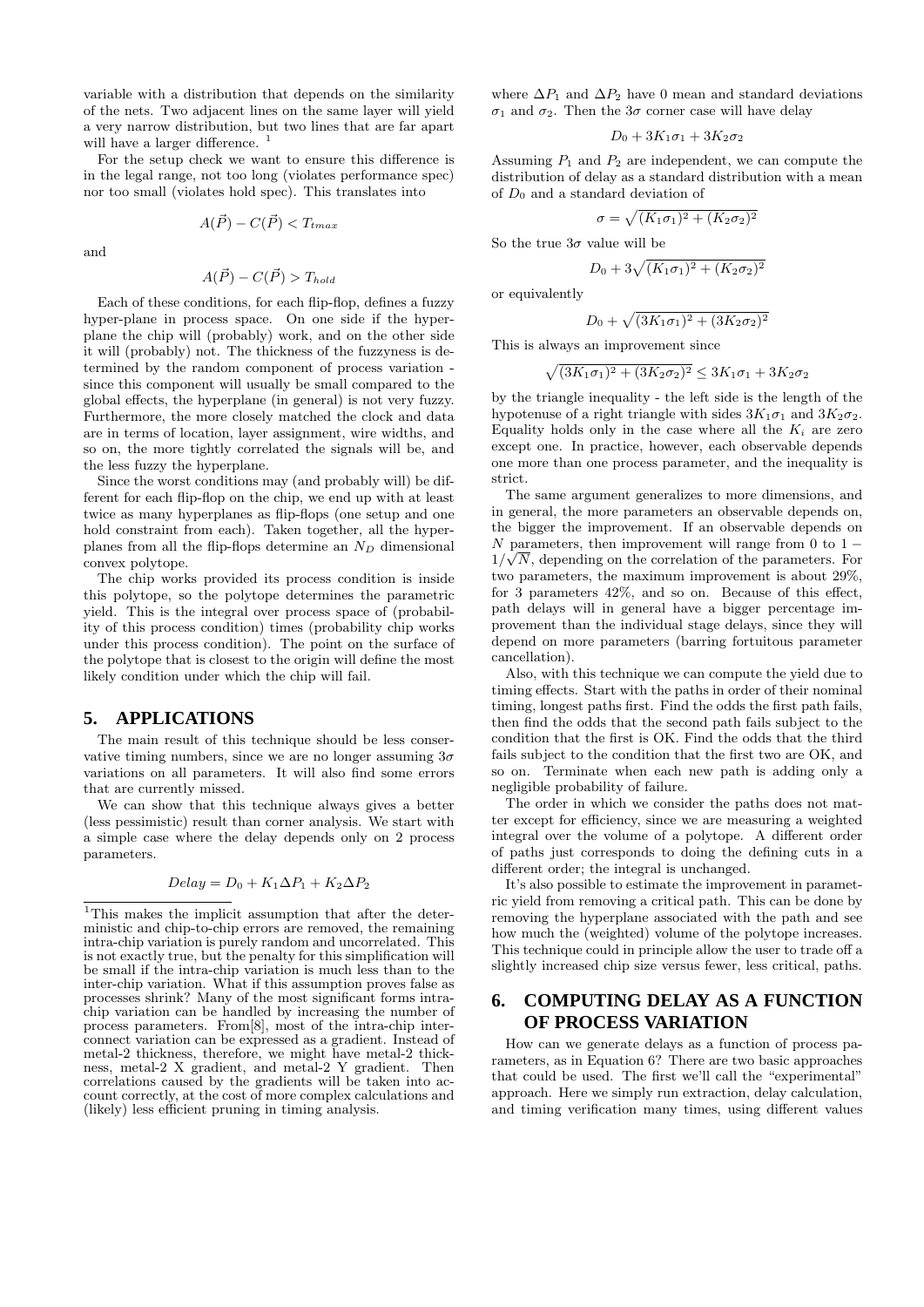

Figure 3: Difficult case for experimental approach



Figure 4: Resulting timing

of the  $P_i$ , and try to deduce the coefficients  $A_i$  in equation 6. Alternatively, we can try the "computational" approach. Here we start with an extractor that computes not only nominal component values, but how they change with process variation. From this data, we can compute net delays, and then timing, as a function of the process parameters.

#### **6.1 The experimental approach**

The most straightforward way to find timing as a function of process variation is to simply vary one  $p_i$  at a time, then re-run coefficient generation, extraction, delay calculation, and timing analysis. The advantage is that no changes to these programs are required. The main disadvantages are massive CPU and data requirements, and possible inaccuracy due to the non-differentiable nature of timing analysis.

Assuming the coefficient generation has already been done ahead of time, each analysis takes about  $2N_D$  times the effort of a single extraction through timing run. Although time consuming, this technique at least gives good results for extraction and delay calculation, where the results are continuous and differentiable functions of the parameters. It does not work as well for timing analysis, since the answers here contain min() and max() functions, and hence are not differentiable. For example, suppose we have the gate of Figure 3, where the specified arrival times are a function of process variable  $P_i$ . Suppose that  $P_i$  varies from -1.0 to 1.0. If we use a small variation in  $P_i$  in our experiment (shown by the open circles in Figure 4), we will conclude that  $P_i$  has no effect on the output time. If we use the whole range, as shown by the filled circles, we will conclude the time varies from 1.0 at minimum  $P_i$  to 1.9 at the maximum. This is correct as it stands, but interpolation between the two data points gives a wrong estimated response.

#### **6.2 The computational approach**

A different approach is to keep the variation with process parameters through each step of the process. This is potentially both more efficient and more accurate, but requires changes to many tools and data formats.

Coefficient generation can keep the variation of coefficients with process variables. This may be slow to derive but is



Figure 5: Example for chain rule analysis

only done once per process. Then extraction can compute the variation of the Rs and Cs with process variables. Next, delay calculation can compute the interconnect and gate delays as a function of process. Finally, the timing verifier can sum these delays to get the final arrival times, and then compare against constraints. Each step is more complex, but it only takes one run to get the full performance over all process variations.

Adding or subtracting two variables with derivatives is straightforward - just operate component by component. More complex operations require the chain rule. This lets us compute the derivative of a function whose inputs are also changing. For example, the delay Delay of a gate depends on the process conditions  $\vec{P}$ , and also on the input slope I and output load C, which are also functions of  $\vec{P}$ . We can write

$$
Delay(\vec{P}) = D(\vec{P}, I(\vec{P}), C(\vec{P}))
$$

where D gives the delay for a particular  $\vec{P}$ , I, and C. From this we can compute the derivatives

$$
\frac{\partial Delay}{\partial P_i} = \frac{\partial D}{\partial P_i} + \frac{\partial D}{\partial I} \frac{\partial I}{\partial P_i} + \frac{\partial D}{\partial C} \frac{\partial C}{\partial P_i}
$$

Figure 5 gives an example of how this works. In this diagram, the values of all components are functions of process variation. For example, in the diagram, we write  $R_1$ , but we really mean  $R_1(\vec{P})$ . The first step is to calculate the delay at pin Q of the flip-flop as a function of process variation. Presuming we have characterized the delay at  $Q$  as a function of  $\vec{P}$ , we need to find the effective C value of the network (which will also be a function of  $\vec{P}$ ). If  $C_{in}$  is the input capacitance of instance I, and DP the driver parameters of F (both as a function of  $\vec{P}$ ), then the driver load  $C_D$  is

$$
C_D = C_{Eff}(DP, R_1, C_1, R_2, C_2, C_{in})
$$

Using the chain rule, we can calculate the dependence of  $C_D$ on  $\vec{P}$ :

$$
\frac{\partial C_D}{\partial P_i} = \frac{\partial C_{eff}}{\partial DP} \frac{\partial DP}{\partial P_i} + \frac{\partial C_{eff}}{\partial R_1} \frac{\partial R_1}{\partial P_i} + \frac{\partial C_{eff}}{\partial C_1} \frac{\partial C_1}{\partial P_i} \n+ \frac{\partial C_{eff}}{\partial R_2} \frac{\partial R_2}{\partial P_i} + \frac{\partial C_{eff}}{\partial C_2} \frac{\partial C_2}{\partial P_i} + \frac{\partial C_{eff}}{\partial C_{in}} \frac{\partial C_{in}}{\partial P_i}
$$

Now we can find the delay  $D$  at the output of flip-flop  $F$ , as a function of process variation, by using the chain rule again:

$$
\frac{\partial D}{\partial P_i} = \frac{\partial D_{ff}}{\partial P_i} + \frac{\partial D}{\partial C_{eff}} \cdot \frac{\partial C_{eff}}{\partial P_i}
$$

The slope S at the Q output of F, as a function of  $\vec{P}$ , is computed in a similar manner. Then we find the delay and slope at the input of  $I$  ([5] concentrates on this step), and then the delay and slope at the output of  $I$ . We continue in the manner until we come to the timing sinks.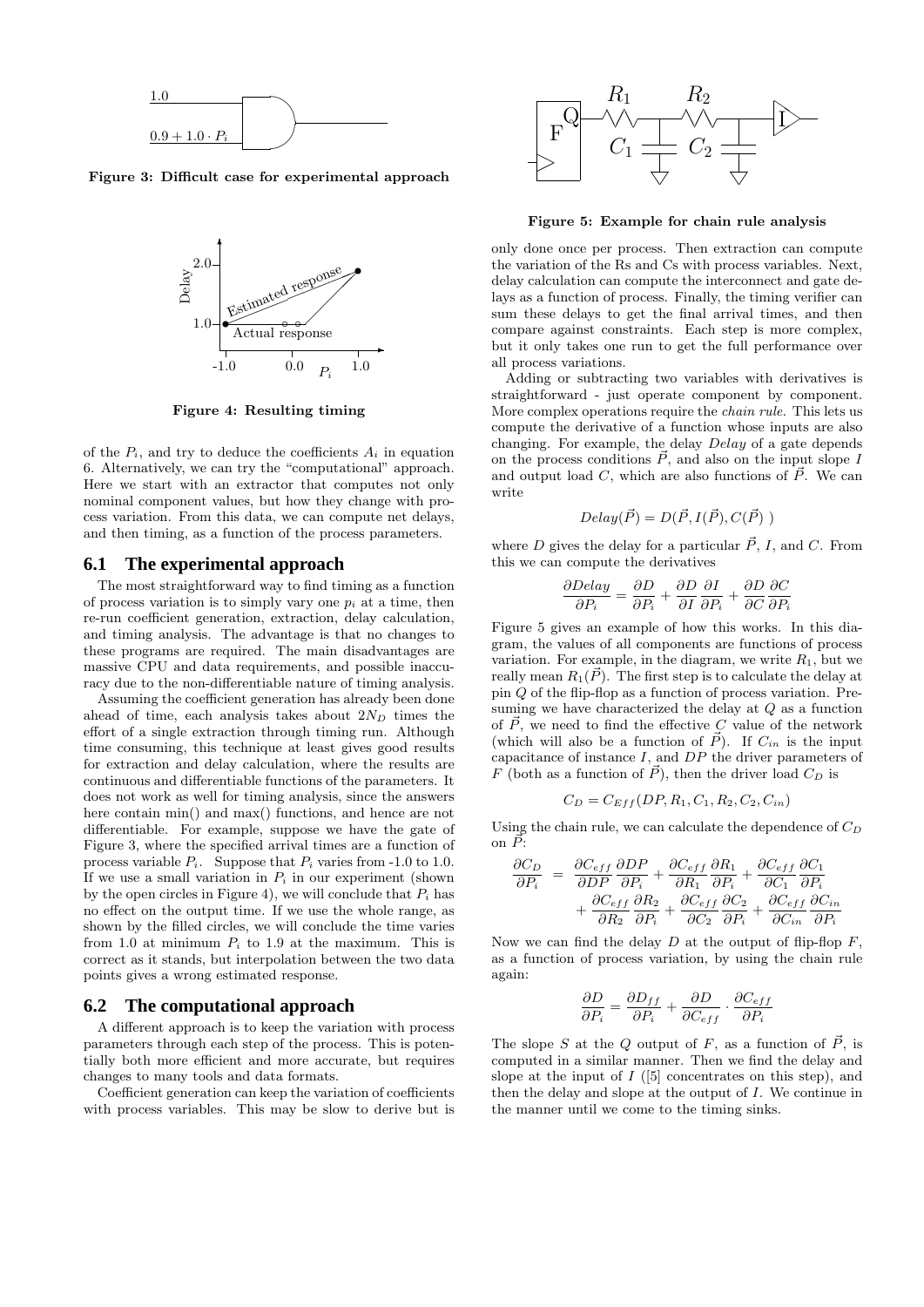

Figure 6: Two hyperplanes needed

#### *6.2.1 Propagating functions*

Propagating delays with process variation through multiinput gates requires special care. For example, consider a 2 input AND gate. The output delay is determined by the later arriving of the two inputs. It is possible that the last arriving input depends on the process variation, as shown in Figure 6 where  $P_1$  and  $P_2$  have ranges [−1, 1]. (Here we will assume we are using a first order approximation to the real process variation, and hence each response surface is a hyperplane.)

Attempting to handle this exactly may result in a combinatorial explosion. Unless the two inputs have identical process derivatives (very unlikely) there will be some conditions under which each input arrives last, so the number of hyperplanes needed to describe the output timing at least doubles with every multi-input gate. To prevent a data explosion, the timing verifier must prune as it goes.

Some conditions for dropping hyperplanes are obvious. For each input, there is a corresponding inequality that must be satisfied when this input is the last to arrive. If this inequality cannot be satisfied (no solution within the maximum expected process variation) then the corresponding hyperplane can be dropped. A slightly more complex calculation can also discard hyperplanes that are possible but of sufficiently low probability.

Beyond this, there is a wide variety of pruning and approximation strategies that could be used. In general, the more aggressive the pruning, the less data growth, but the more pessimism that is introduced. As an example of an aggressive pruning strategy, we can always express the output timing as a single hyperplane that dominates the hyperplane derived from each input. (This is the moral equivalent of the MAX() function in normal timing analysis.) It's pessimistic for most process conditions, but preserves at least some process variability and prevents data explosion. In the example above we could replace both input hyperplanes by  $1.6 - 0.2 \cdot P_1 + 0.2 \cdot P_2$  if we are concerned with maximum delays.

An exactly analogous problem happens when propagating required times backward through the network, except it is caused by nets with multiple fanouts instead of gates with multiple fan-ins. The solutions are exactly the same - we discard the conditions that cannot happen, and devise a pruning strategy to cope with the rest of the conditions.

#### **6.3 Memory and computation needs**

Won't keeping a vector of derivatives for every extracted component take an enormous amount of memory? If we use data compression, perhaps not. At first glance, it looks like we need 30 or so extra floating point values for each component, to represent the derivatives. However, we can normalize each derivative, perhaps as a percentage change of value from a percentage change of a process variable. For example, a 1% change in width might result in a -0.8% change in R value. In this format, most if not all the values will be

between -1 and 1. These can be converted to fixed point, and stored in a byte to 1% accuracy, probably sufficient for this application. Then we need only 30 extra bytes for each component, a factor of 4 better.

We can do still better, though, by dropping the terms with near 0 values. The properties of a wire on layer metal-2, for example, will depend strongly on only 4 process parameters, metal-2 thickness and width, and the thickness of the two surrounding interlayer dielectrics. If we assume all the other variations are negligible, we could represent this as 6 bytes - a start index, a stop index, and 4 values. This is only 6 bytes extra per component - an eminently practical amount of data. For reduced networks this particular compression won't work as well, since a given component in the reduced form may have contributions from many layers, but there are many fewer components in the reduced form.

The time tradeoff is currently unclear. The individual calculations are more complex, but there will be many fewer runs (6 times fewer than with 6 corner analysis, for example). In theory, we can simply replace every add, subtract, multiply, divide, and function call with a more complex operation that keeps first derivatives. If there are N process variables, then each addition and subtraction will require N operations. A multiply requires  $2N$  scalar multiplies and N additions. A divide requires N multiplies, 2N divides, and a N subtractions. Each function call (such as  $sin()$ ,  $ln()$ , or sqrt()) requires an underlying derivative calculation, N multiplies, and  $N$  additions. These numbers can probably improved by taking advantage of sparseness.

Thus if we assume the floating point computations themselves take 10% of the run time of a timing verifier, and we have 20 to 30 process variables, then we would expect the timing analysis portion of a program to slow down by a factor of 2 or 3. This is a extremely crude estimate and needs to be confirmed by experiment.

## **7. EXPERIMENTAL RESULTS**

Here we describe experiments designed to test some of the key assumptions of the calculations described above. We used the "experimental" approach above since it can be done with off the shelf programs. First, we checked to see if net capacitances are really a linear function of the process variations. Next, we quantified the improvement from using a statistical sum rather than  $3\sigma$  corners. We used total net C for this measurement but have reason to believe this will extend to timing as well. Finally, for every net C in one design, we checked to see how many process parameters had a significant effect on the value. This helps indicate how well data compression will work.

## **7.1 Test of linearity**

This technique relies on the variations of component values and timing being near linear in process variations. The effect of the process variations are not really independent, though, so the "hyperplanes" are really curved hypersurfaces. For the interconnect this effect should be small. Both capacitance and resistance can be approximated by functions of the form  $1/d$ , where d is the relevant dimension. Over a  $\pm 20\%$  range, though,  $1/d \approx 1.021 - 1.035d$  with an RMS error of only 1.7%. So we'd expect the linear approximation to hold within a few percent.

Our first experiment tests this linear approximation. Starting with a nominal  $0.25\mu$  process, the test cases changed